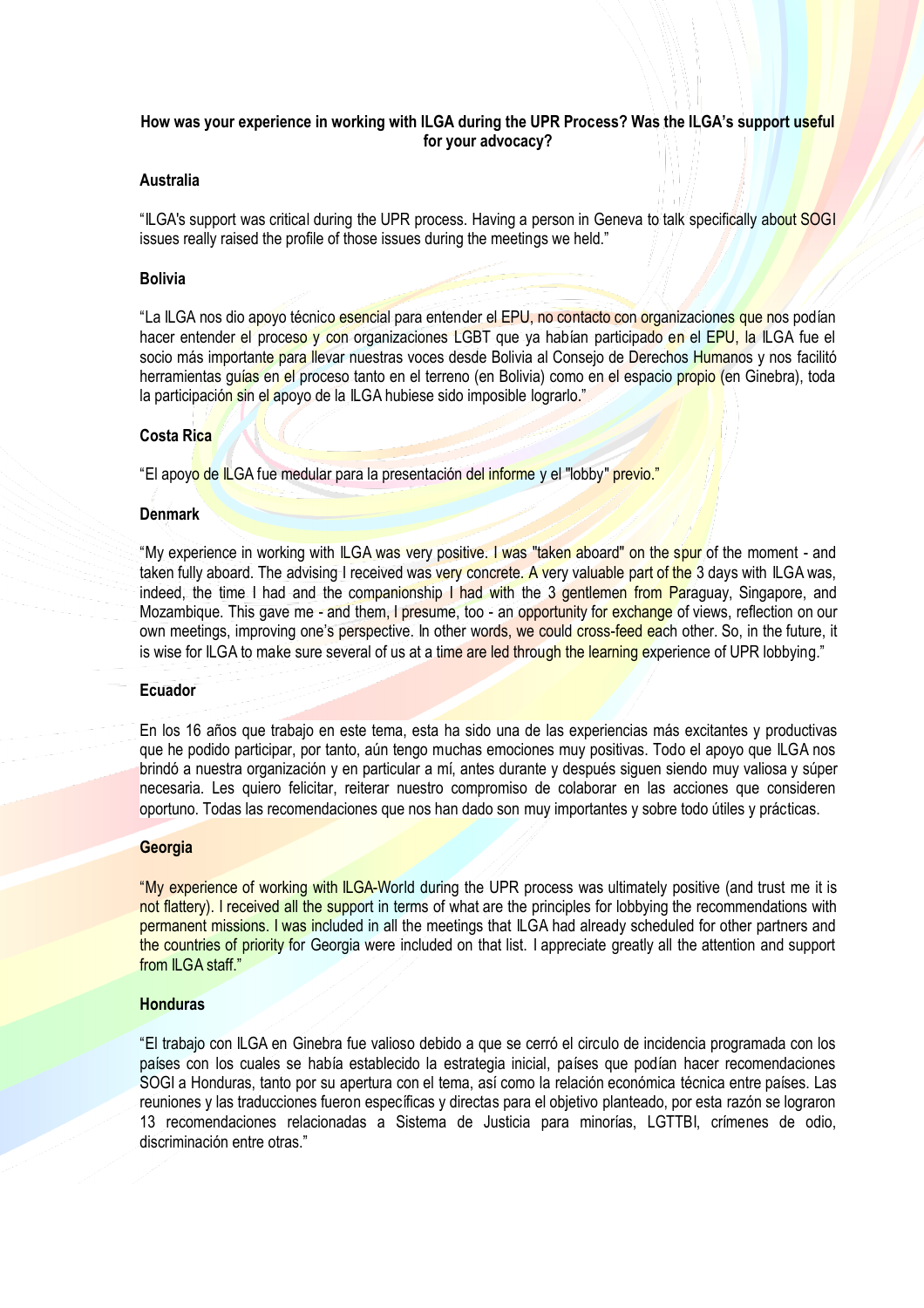## **Lithuania**

"The experience in working with ILGA during the UPR Process was extremely positive. We thank the ILGA's team for their incredible contribution to our organization advocacy within the framework of the UPR Process. Without your support, we would not have been able to receive 22 SOGIE Recommendations. You are the best!"

#### **Philippines**

"It was a very positive, insightful, and highly informative experience. ILGA was impressively organized and 100% supportive of the activities that needed to be done. They knew their business. Claps and snaps to the ILGA team! They made the experience worth all the effort of all the groups that participated.

### **Indonesia**

"It was totally awesome. The short workshop before were really helpful for us (…) Thank you for putting high effort in this. The daily evaluation works great as well, enabling us to learn from each other and develop our strategy. For me personally, the whole learning i got in UPR process are very useful for other advocacy strategies"

"It's very good opportunity to learn how to so diplomacy and lobbying within the missions in the UN. I have never done such activities before and at first it was challenging. But ILGA have empowered me with the tools so that it boosts my confidence"

#### **Iran**

"ILGA had been very supportive during the UN advocacy for Iran's UPR. We are so grateful that ILGA shared its connections, network and knowledge with us without any hesitancy. The positive outcome of the UPR process for Iranian LGBT community would have never come true without our collective and hard work."

#### **Italy**

"ILGA was of great support especially in giving us voice in Geneva and informing us promptly of all the relevant deadlines. We would never be able to succeed in the process if it weren't for ILGA."

# **Mongolia**

"ILGA has provided valuable logistical as well as substantive support for the UPR process, especially through ensuring we got some important meetings that resulted in the recommendations for the Government of Mongolia. Without ILGA's support, we may not have been able to conduct the necessary advocacy, therefore ILGA's multifaceted support is deeply appreciated."

#### **Nepal**

"It was indeed great to work with ILGA as it created positive atmosphere to highlight our issues. ILGA world supported me and provided linkages to all the delegates in Geneva. With the support of ILGA World, LGBTI community managed to keep their issues for recommendation to the government."

## **Singapore**

"ILGA has been really supportive in providing advice on the preparation of the UPR report and the 2 pages summary report to be used during the pre-session in Geneva. It is also very professional and organised in preparing the representative for the UPR-Info pre-session trip. During the pre-session, the advice and guidance from ILGA staff on how to engage the different missions and present on the key issues and recommendations are very helpful, especially when this is the first time we are involved at such an international level advocacy